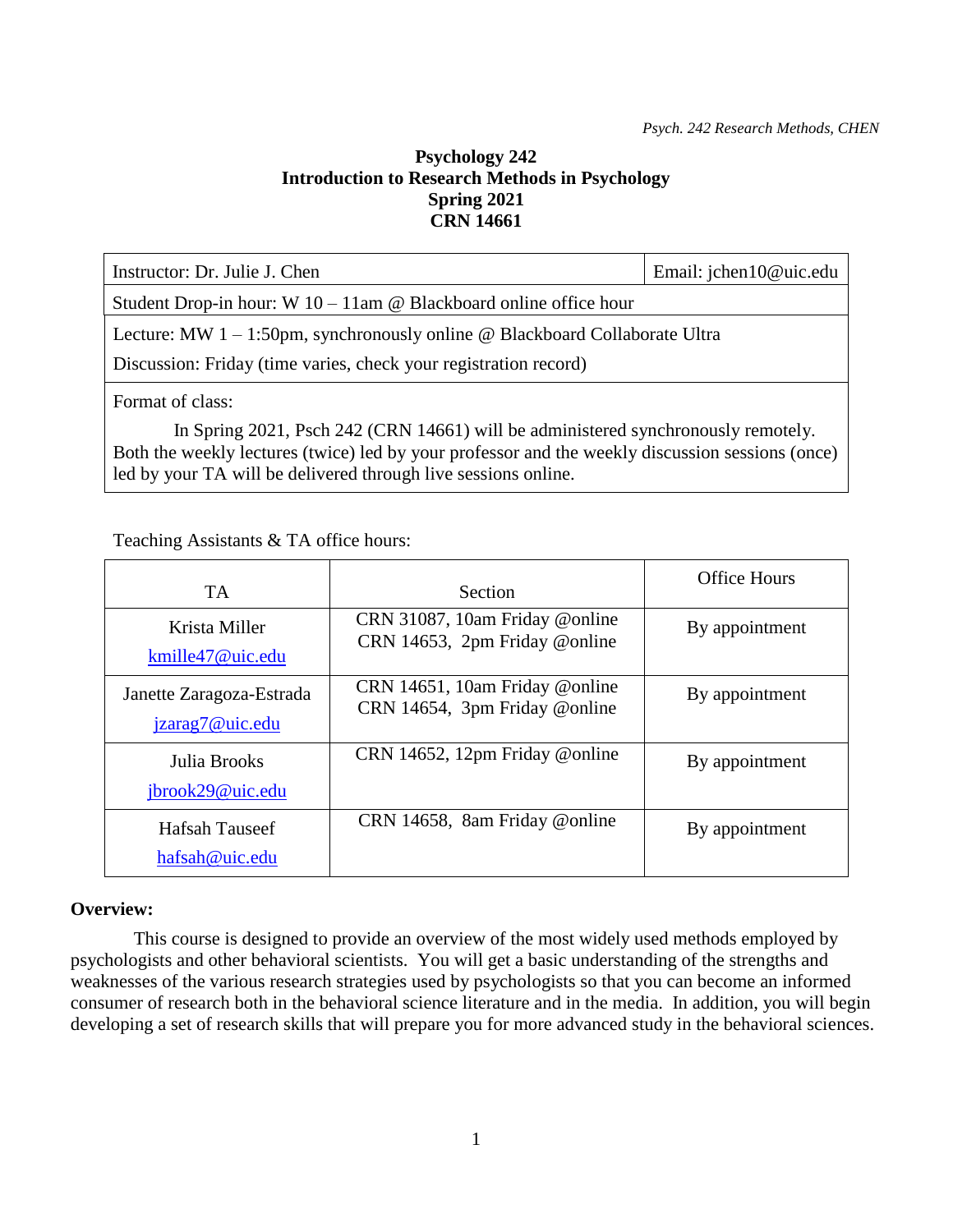#### **Required materials:**

- 1. Research Methods in Psychology ( $10<sup>th</sup>$  edition) by Shaughnessy & Zechmeister. Ebook and Connect access.
- 2. A basic calculator. The last two chapters will involve some simple mathematical calculation. You should prepare a calculator. Any model of calculator is acceptable – anywhere from a \$5 model you can get at a grocery store to a more advanced graphing calculator is acceptable.

### **Grades breakdown and explanation**

### **1. Weekly Homework assignments (180 total points):**

### 1) *Learn Smart (LS) Assignments on Connect (150 pts)*

Learn Smart assignments can be found on our course site on McGraw Hill Connect. There is one assignment for each chapter. Each assignment is worth  $10 - 20$  points and takes about  $10 - 20$  minutes to complete. When you work on a LS assignment, questions will be randomly pulled from a question bank and presented to you. If you correctly answer a question, you will earn 1 point (e.g., for a 10 point LS assignment, you will need to correctly answer 10 questions). If you answer a question incorrectly, you earn no points. There's no point penalty for incorrect answers.

Once you hit the target number of points for an LS assignment, you grade will be recorded on Connect and synchronize to Blackboard within 24 hours. If you complete an assignment partially, partial credits will be recorded AFTER the due date of that assignment.

LS assignments are due in bulks. LS 1-5 are due on 02/16 (the day before Exam 1). LS 6-9 are due on 03/30 (the day before Exam 2). LS 10 is due on 04/30 (last day of class). However, you are encouraged to complete LS assignment on a weekly basis (after a chapter is covered in class, complete the LS assignment of that chapter) to maximize your learning outcome.

The most straightforward way to access LS assignments is through the direct link on blackboard. See the screenshot below:

#### *2) Written Homework assignment (30 points)*

In the last two chapters, we will cover some simple statistical calculations. You will work on written assignments for these two chapters. One assignment for each chapter. Please SHOW YOUR WORK on your written assignments.

There are two ways to submit your written homework. Either method is acceptable

- a. Type it up. Make sure to include all applicable formulae in their correct format. Include your name on the file and submit it on Blackboard.
- b. Write it up, and then photograph (or scan) your written homework and submit it on Blackboard. Please make sure the image of your homework is clearly readable, the orientation of the image is right side up. If there are multiple pages, label the pages in numerical order, and try to append them into one file if you can. Unreadable homework submission will not be accepted.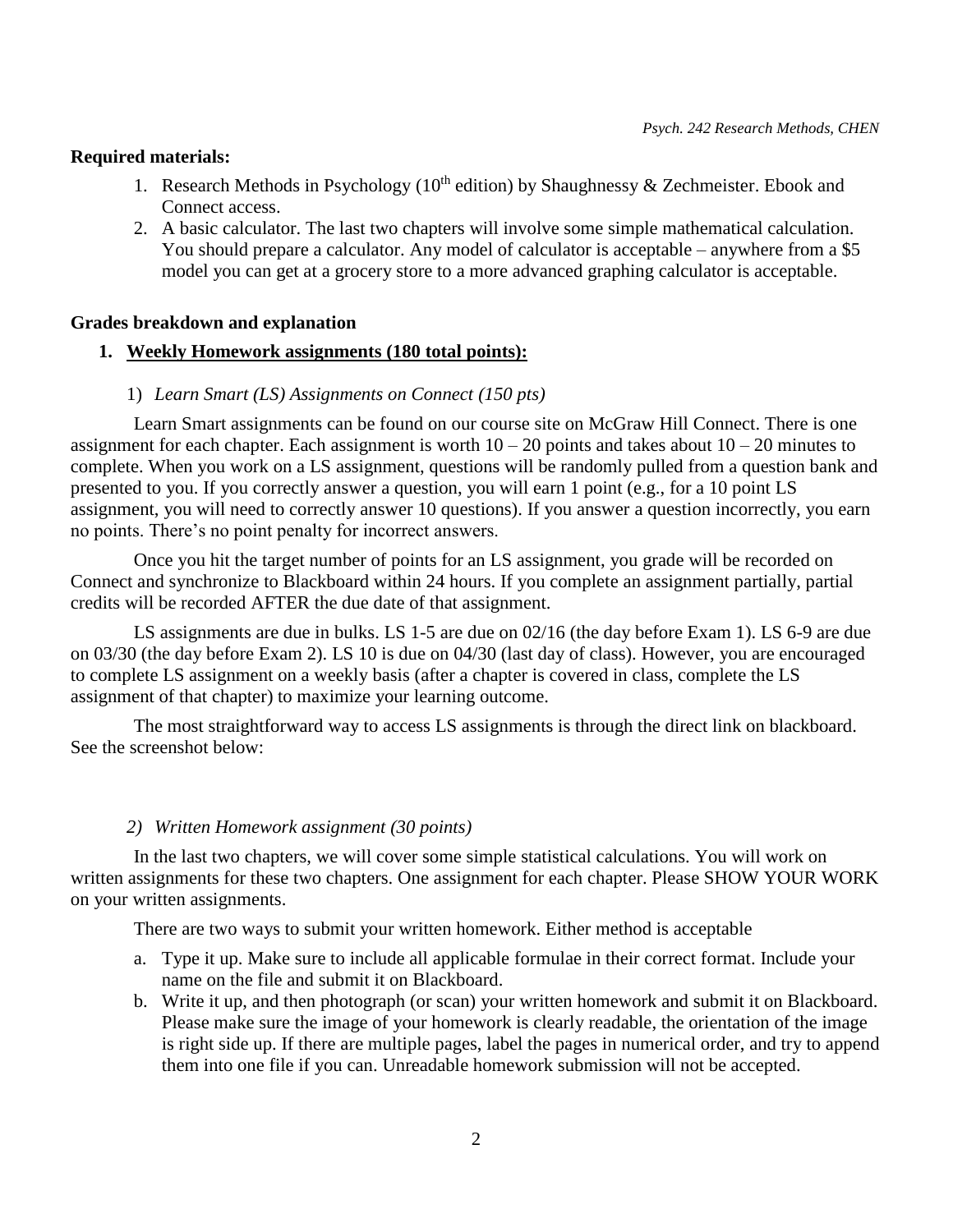### **2. Weekly quizzes (approximately 50 points)**

Starting from week 3, I will administer in-class pop quizzes. There will be one quiz approximately every week (per chapter). Each quiz is worth 4 to 6 points. Quizzes will be collected on Blackboard. A quiz will be available from the time it's given in class to the end of the day (11:59pm) the same day.

The quizzes are open notes. There is no make-up allowed for the pop quizzes.

#### **3. Three exams (200 total points)**

Exam 1 covers chapter  $1 - 5$ : 50 points

Exam 2 covers chapter  $6 - 9$ : 50 points

Final exam is cumulative: 100 points

The format of the first two exams will be multiple choices; the format of the Final will be a combination of multiple choices, fill-in-the-blanks, true or false, and short answers.

 All exams will be given on Blackboard. It will be available for a window of time (1pm – 11:59pm) on the exam day. You should reserve a 50-minute block for Exam 1 and 2, and a two-hour block for the Final. You do have the flexibility to choose your own exam time within the given window.

 For the Final exam, you will need to type up, or photograph, or scan the written portion of the exam on Blackboard.

All exams are closed notes.

#### **4. Discussion section attendance (12 x 6 points = 72 points, plus possible extra credit points)**

Every Friday, there is a discussion section led by a TA that you are required to attend. You will have the opportunity to practice what you've learned in lectures in a much smaller setting. You are encouraged to participate in the discussion and exercise your knowledge.

You must attend the full session to earn your attendance point. If you are late or need to leave early for any reason, you must get your TA's permission to get your attendance credit. You are required to attend 12 sessions. There are a total of 15 sessions. This means you can miss two sessions with no questions asked. If you attend more than 12, the additional ones will be counted as extra credits.

Missed discussion sessions cannot be made up unless you have a documented legitimate reason to miss it. In that case, you should communicate with your TA by presenting your documentation.

#### Total possible points =  $180 + 50 + 200 + 72 = 502$

#### **Letter grade scale**

Your grade will be assigned according to the following scale.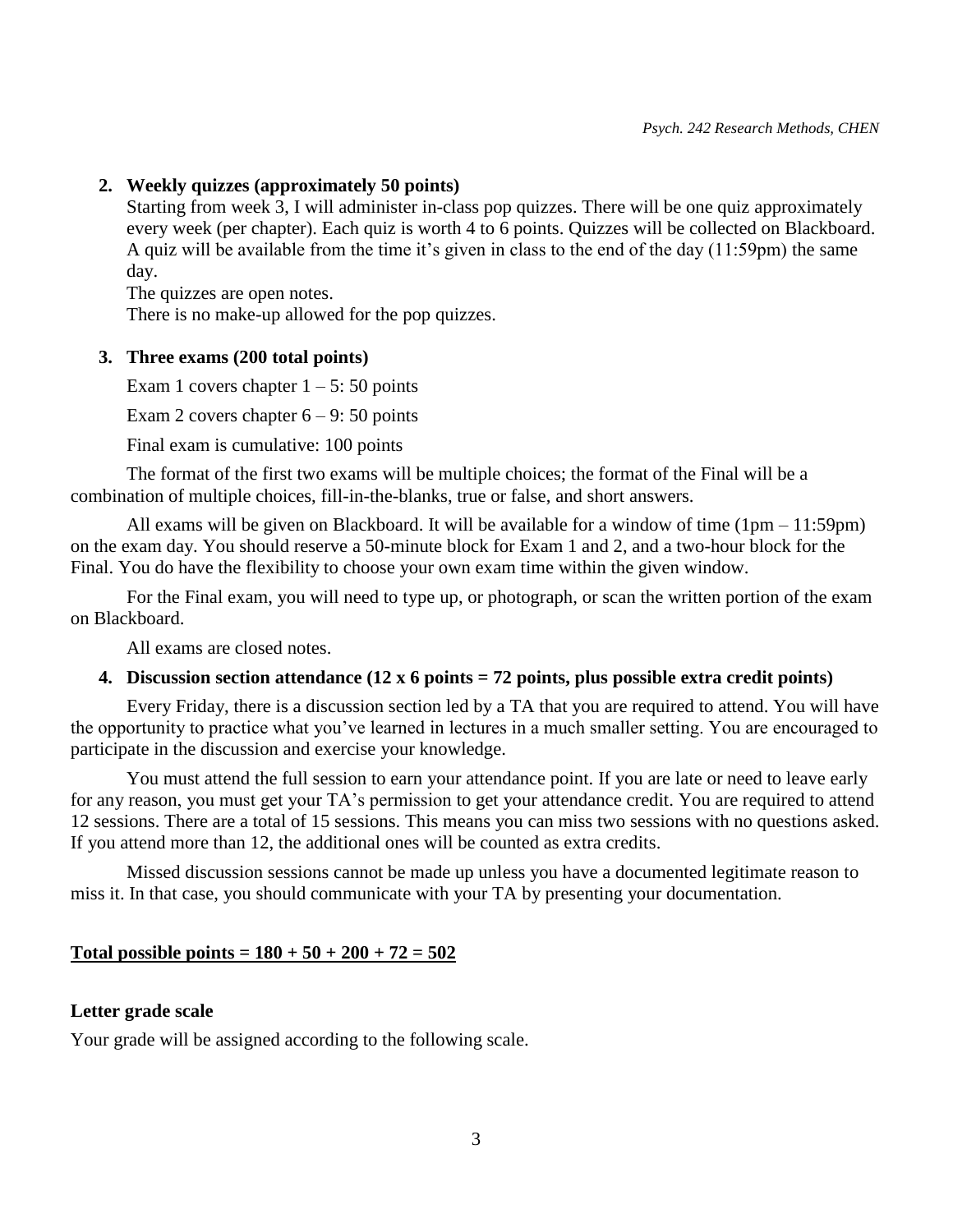*Psych. 242 Research Methods, CHEN*

| 450 pts or above | $350 - 399$ pts | $F$ 299 pts or below |
|------------------|-----------------|----------------------|
| $400 - 449$ pts  | $300 - 349$ pts |                      |

**Note: You can see that the grading scale is based on a 500 points system. However, a total of 502 possible points is offered (plus the possible extra credit from discussion attendance), therefore no additional extra credit opportunity will be offered because there is already plenty built into the system.** 

# **Course Policies:**

# **Makeup exam policy**

Makeup exams can be considered when there is a documented medical or family emergency. In case of these situations, you must contact me IN ADVANCE.

# **Blackboard**

We will use Blackboard for course materials/announcements distribution and grade posting, etc..

## **Student Drop-in hour and Appointments**

During the hour listed on my syllabus for students to drop in, you are welcome to drop in to my online office hour without an appointment. If there are multiple people in the room, please follow the "first come first serve" rule.

# **Email Policy**

Please ALWAYS include the course information (Psch 242) in your email subject or email body to avoid confusion on my part. And please sign your full name in your email if it's not already obvious in your email body.

## **Religious Holidays:**

Religious holidays are respected. If you need accommodations for religious reasons please contact me **in advance.** Arrangements can be made on individual basis.

## **Student Athletes:**

Student athletes are required to provide the list of days that they will miss throughout the semester. Other accommodations such as exams on the road or paper extension may be arranged with the assistance of the Athletic Office.

## **Special Accommodations:**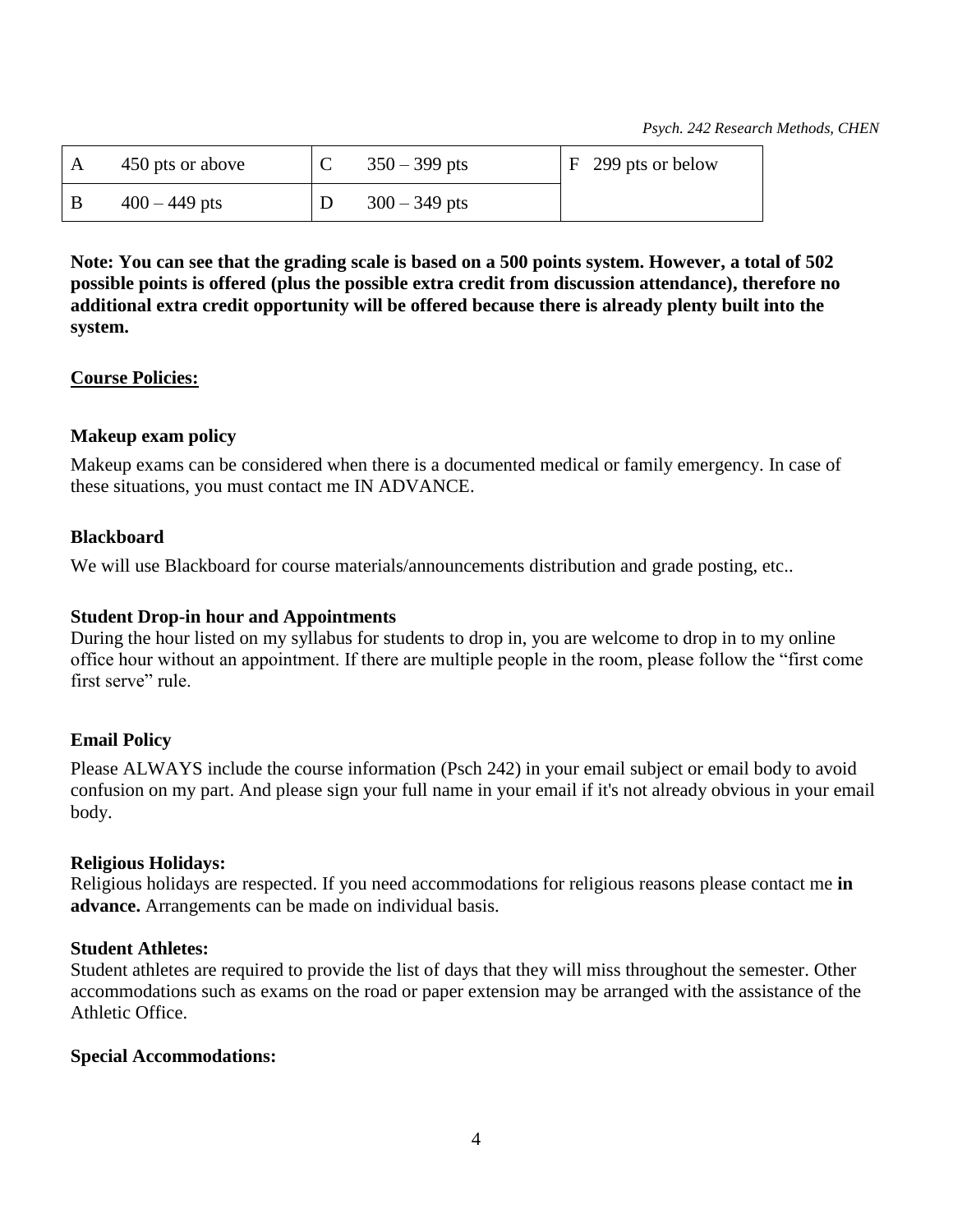### *Psych. 242 Research Methods, CHEN*

UIC is committed to full inclusion and participation of people with disabilities in all aspects of university life. Students who face or anticipate disability-related barriers while at UIC should connect with the Disability Resource Center (DRC) at drc.uic.edu, [drc@uic.edu](mailto:drc@uic.edu) or at (312) 413-2183 to create a plan for reasonable accommodations. In order to receive accommodations, students must disclose disability to the DRC, complete an interactive registration process with the DRC, and provide their course instructor with a Letter of Accommodation (LOA). Course instructors in receipt of an LOA will work with the student and the DRC to implement approved accommodations.

# **Additional Assistance:**

It is my job to help you succeed in this class. It is your job to try. Please take full advantage of me and the TAs' office hours. Never hesitate to bring forward a question. If you feel that you need additional sources of help, you may also consult the:

Writing center<http://www.uic.edu/depts/engl/writing/>

# **Academic Integrity**

No electronic devices are allowed during exams except your calculator. Usage of them during a test will be considered cheating. It is every student's responsibility to observe academic integrity. Cheating and plagiarism will result in failure of assignments/exams to failure of the course.

## **Counseling services:**

UIC and the Department of Psychology provide a variety of services for students who experience mental or psychological difficulties, if such need occurs, please refer to the following:

- Counseling center:<http://www.uic.edu/depts/counseling/>
- Office of Applied Psychological Services:<http://portal.psch.uic.edu/Clinical/centers.aspx>
- Campus Advocacy Network:<http://www.uic.edu/depts/owa/advocacy.html>

## **Course Schedule**

 Note: This is a **tentative schedule** for the lecture materials in this semester. I may need to change the order of the chapters as we move along.

| Week     | Date | <b>Topic</b>             | <b>Chapter</b> | <b>Assignments</b> | <b>Friday Discussion</b> |
|----------|------|--------------------------|----------------|--------------------|--------------------------|
|          | 1/11 | Introduction to course   |                |                    | Welcome session          |
|          | 1/13 | Science and Psychology   |                | LS1                |                          |
| $\gamma$ | 1/18 | <b>MLK</b> day, no class |                |                    | Identifying the          |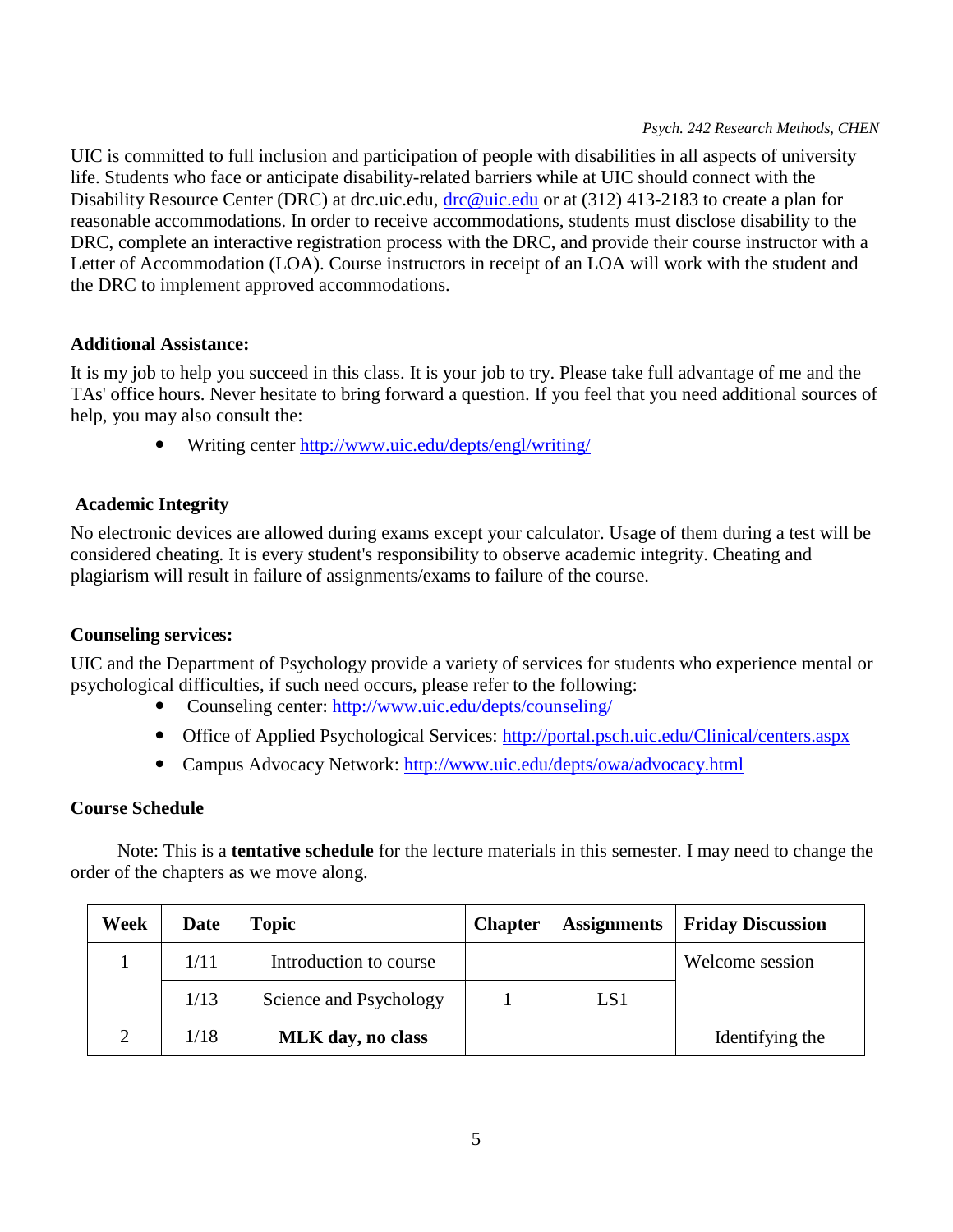*Psych. 242 Research Methods, CHEN*

|                | 1/20 | Scientific method                                 | $\overline{2}$ |                 | elements in a research<br>hypothesis |
|----------------|------|---------------------------------------------------|----------------|-----------------|--------------------------------------|
| 3              | 1/25 | Scientific method                                 | $\overline{2}$ | LS <sub>2</sub> | Research ethics                      |
|                | 1/27 | Research ethics                                   | 3              | LS3             |                                      |
| 4              | 2/01 | Field research                                    | $\overline{4}$ |                 | <b>Observational research</b>        |
|                | 2/03 | Field research                                    | $\overline{4}$ | LS4             |                                      |
| 5              | 2/08 | Survey research                                   | 5              |                 | Survey research                      |
|                | 2/10 | Survey research                                   | 5              | LS5             |                                      |
| 6              | 2/15 | Review session for Exam<br>1, come with questions |                |                 | Exam 1<br>Answer review              |
|                | 2/17 | <b>First Exam</b>                                 | $1 - 5$        |                 |                                      |
|                |      | $1pm - 11:59pm$                                   |                |                 |                                      |
| $\overline{7}$ | 2/22 | Independent groups design                         | 6              |                 | Independent groups                   |
|                | 2/24 | Independent groups design                         | 6              | LS6             | design                               |
| 8              | 3/01 | Repeated measures design                          | $\tau$         |                 | Repeated measures                    |
|                | 3/03 | Repeated measures design                          | $\tau$         | LS7             | design                               |
| 9              | 3/08 | Complex design                                    | 8              |                 | Complex design                       |
|                | 3/10 | Complex design                                    | 8              | LS8             |                                      |
| 10             | 3/15 | Single case research design                       | 9              |                 | Case research                        |
|                | 3/17 | Single case research design                       | 9              | LS9             |                                      |
|                | 3/22 | <b>Spring Break, no class</b>                     |                |                 |                                      |
|                | 3/24 |                                                   |                |                 |                                      |
| 11             | 3/29 | Review session for Exam<br>2, come with questions |                |                 | Exam 2<br>Answer review              |
|                | 3/31 | <b>Second Exam</b>                                | $6 - 9$        |                 |                                      |
|                |      | $1pm - 11:59pm$                                   |                |                 |                                      |